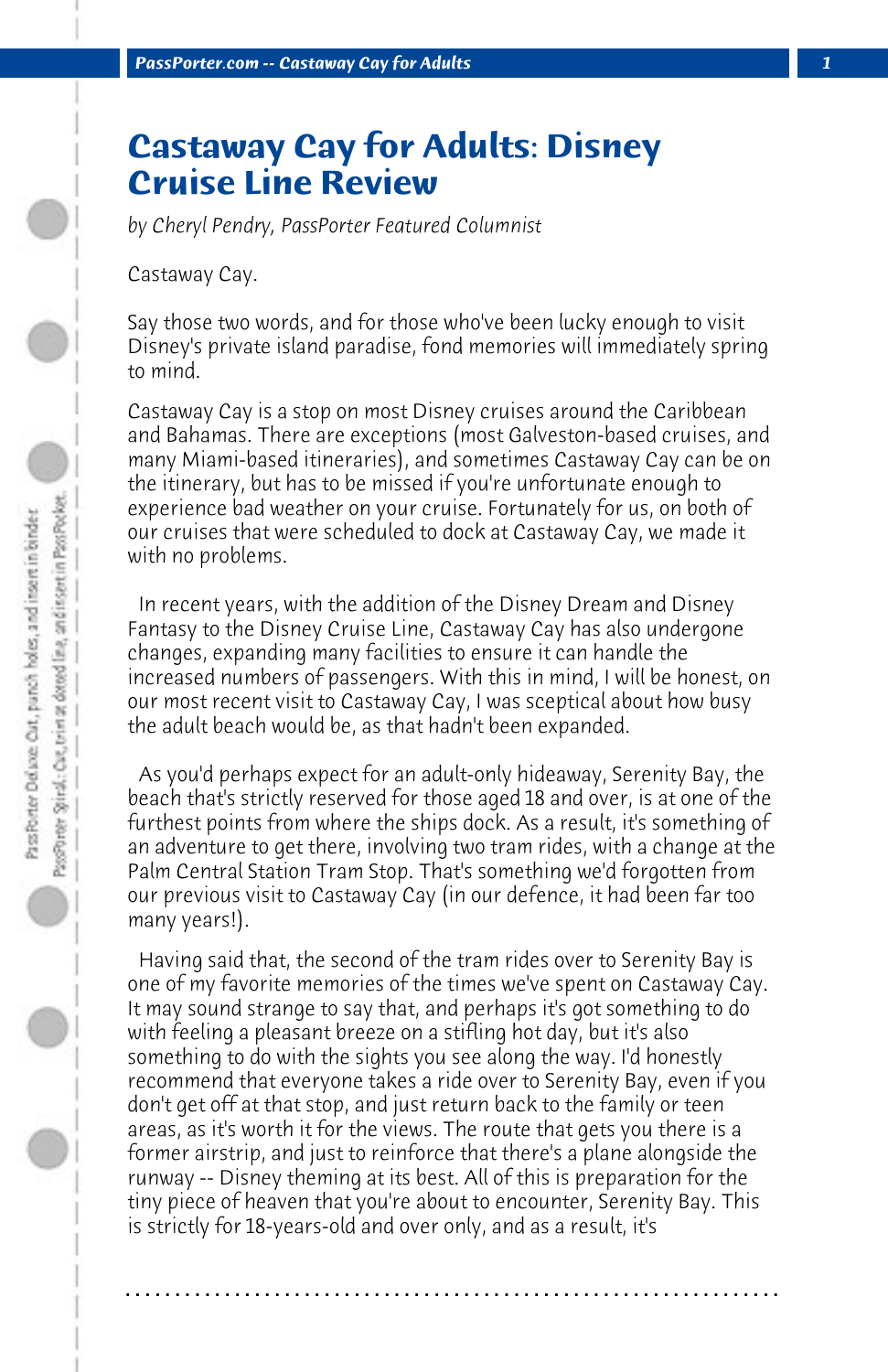exceptionally peaceful here -- that's the first thing that strikes you when you arrive.

 The beach is full of pure white sand, like the rest of Castaway Cay, with loungers, and the essential beach parasols scattered among them. If you're here early enough in the day, you might even be able to grab yourself one of the few hammocks, although be warned, as I discovered when I tried one, they are an absolute nightmare to get in, and out of. Once you're settled in there though, you don't want to move. They really are paradise!

 And speaking of paradise, it's literally spread out right in front of you, with crystal clear water. Be warned though, inviting as it looks, like most seawater, it can be cooler than you expect. We were pleasantly surprised by the various wildlife we saw during our time on Serenity Bay, including the birds watching over us. And yes, we did a double-take, and wondered if they were animatronic, but they weren't!

 You don't have to head back to the main section of Castaway Cay (or the ship) to get something to eat, you can sample the lunch offerings at the Castaway Cay Air Bar-B-Q. As the name suggests, there's a selection of grilled items on offer--I've been especially impressed by their salmon. While you have to pay extra for alcoholic beverages, as you do throughout the cruise, it's worth buying at least one at the nearby Castaway Cay Air Bar, just so you can sample a cocktail in a beautiful, tropical island setting.

 Something we haven't yet tried, mainly because of the warnings about the massage oils making your skin more likely to burn, are the massage cabanas that overlook Serenity Bay. Massages do have to be reserved in advance, through the ship  $\#39$ ; spa.

 So those are the adult-only offerings. What about adult-friendly activities elsewhere on Castaway Cay? If you like your shopping, definitely check out She Sells Sea Shells and Buy the Sea Shore. We were very impressed with the offerings in both shops, especially the Castaway Cay logo items. If you're a scrapbooker, you may be in for a pleasant surprise, as the last time we were there, I was able to get some wonderful kits.

 Although we never go near the family beach, this is the area to head to if you want to rent any form of watercraft. Even if you don't rent, the sailboats, with their bright, vibrant colors, make for some stunning photos. Talking of photos, don't forget that you can get some wonderful shots of your Disney ship. Keep an eye out for the cruise line  $\&\#39$ ; s photographers, as they're often in evidence. And just because you're an

**. . . . . . . . . . . . . . . . . . . . . . . . . . . . . . . . . . . . . . . . . . . . . . . . . . . . . . . . . . . . . . . . . .**